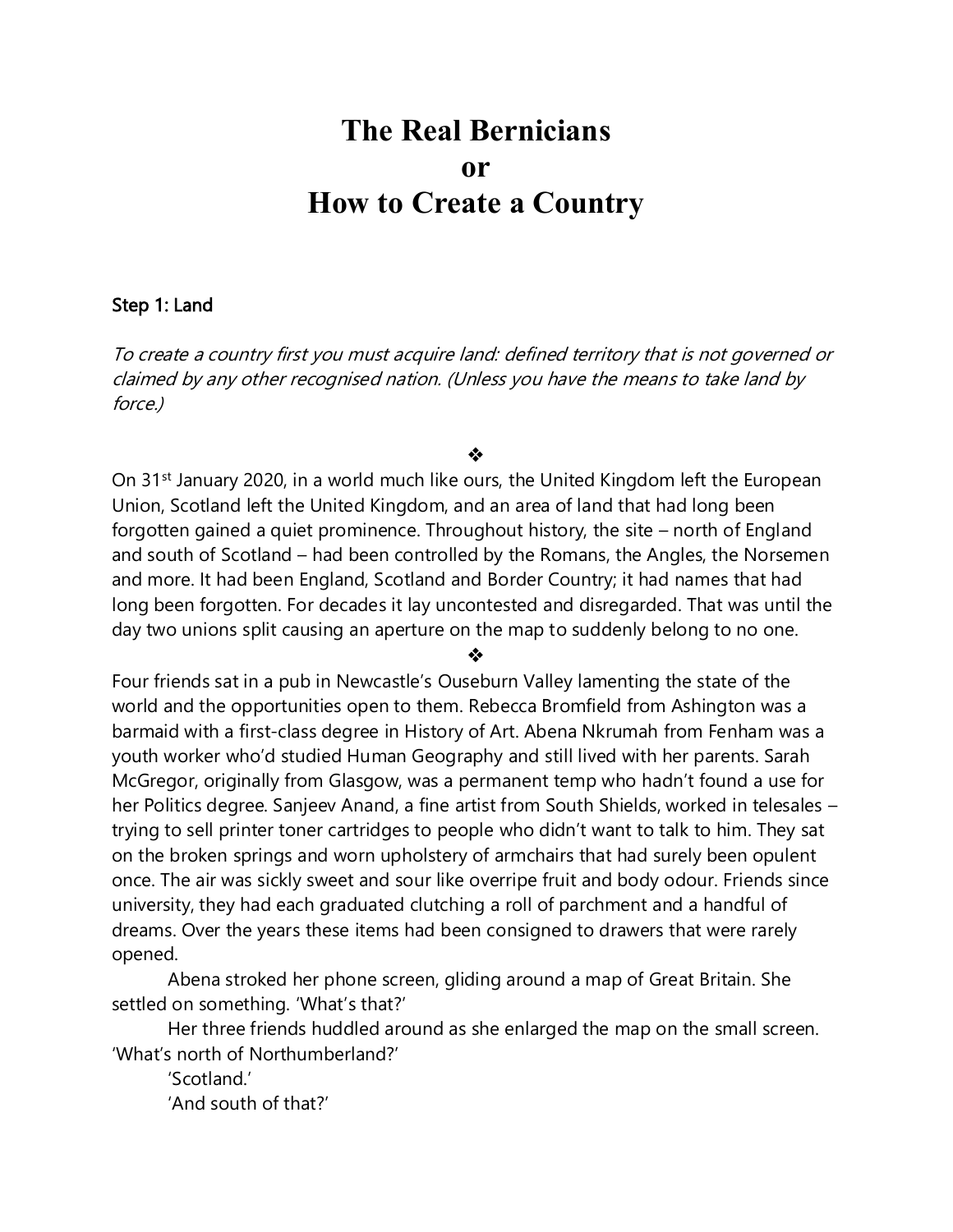'England.'

'Then what is this?' Abena zoomed in on an area between the two, no longer united, countries.

Later that evening, four friends stood in the middle of a field in darkness. 'Do it here!' Sanjeev said. Rebecca turned the torchlight from her phone to brighten the spot he was pointing towards. Abena held their makeshift flagpole – made from a broken broomstick threaded through the arms of a white t-shirt that said, Your Time is Now! Together they plunged the jagged end of the stick into the ground and declared themselves founders of a new nation. The wooden stick stood upright as the t-shirt quivered in the cold, salty wind.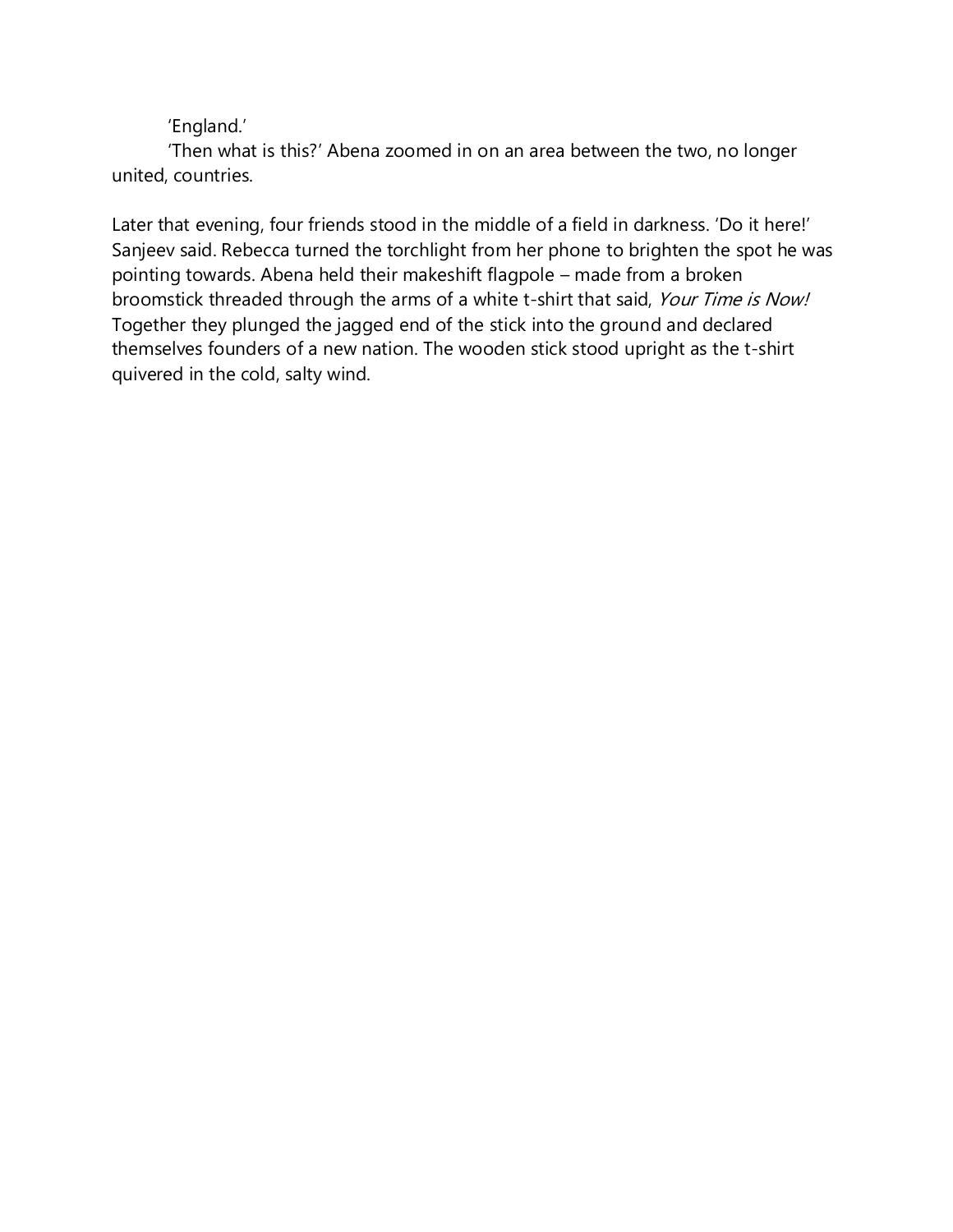#### Step 2: Population

Establish a permanent populace. Helpfully, there is no minimum or maximum requirement with regard to population size. (If there is a pre-existing indigenous community on the land, proceed with caution.)

❖

People of Scottish heritage living around the world considered applying for Scottish citizenship and 'going home'. Some fantasised about returning to the landscape of their foremothers and fathers, reconnecting with a homeland that they knew only from stories, analogue photographs and vaguely recalled childhood holidays.

❖

While the world was preoccupied with larger geopolitical shifts, no one of note paid any mind to what was happening north of Northumberland, where history was also being made. Four friends woke in a silver Ford Fiesta, in the middle of a field in a country they had recently created.

'What should we call it?' Sarah asked, leaning out of the car window to peer at the fields that stretched towards a foggy horizon. She could taste the sea in the air, although it wasn't visible.

'The Latin word for this area was Bernicia,' Abena said. 'It means victory.'

'The Republic of Bernicia,' Sanjeev said, with gravitas.

Rebecca smiled and nodded in approval.

Over a breakfast of stale bread rolls and cans of cider – found in the boot of Sarah's car – the friends agreed on a plan. They would create a country so conclusively that by the time the world realised what had happened, it would be impossible to shake their claim of sovereignty. To achieve this, they needed a population. Rebecca nominated her grandad, Rob. He'd been a miner all his working life, was practical, and had taken up watercolour painting in his retirement. She felt he was a good all-rounder. No one objected. Sarah did pause, wondering whether it was wise to start the country with an ageing population, but she risked sounding callous if she brought it up, so she kept quiet. Instead she nominated her political theory lecturer from university, who was just a few years older than them. Sarah knew that the young academic lived from pay cheque to pay cheque and worked year to year on part-time, fixed-term contracts with little security. Sarah was sure that she would jump at the chance to build a new life for herself in their fledgling country. Sanjeev chose his green-fingered work colleague, who had maintained a prize-winning allotment for the last three years. Abena's choice used up her first two nominations: she asked for her cousin, who was a bricklayer, and his wife, a nurse, to join them. Their utility and relevance to the project were obvious, and no one objected. Rebecca's next vote was for her on-again-off-again partner who, like Sanjeev, was a fine art graduate, but, unlike Sanjeev, was extremely high maintenance. Both Abena and Sarah jumped in and vetoed the nomination, causing Rebecca to sulk. And thus, the process continued. Some nominations required debate, but there wasn't too much tension and all in all they felt they were making good progress.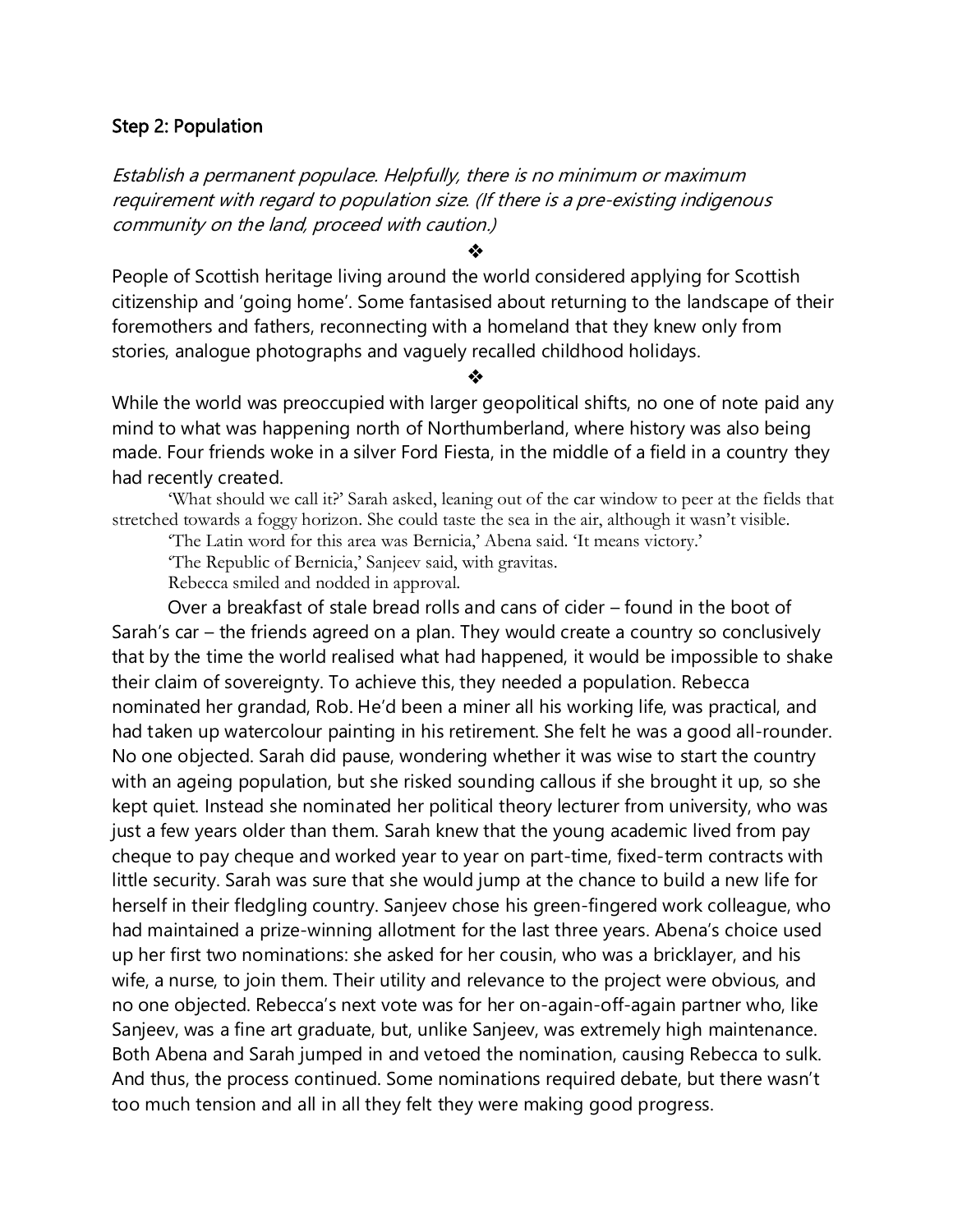The friends set up camp and assembled tents around a central fire pit, where they met each evening to keep counsel. As the others came, each new arrival pitched a tent in the space that had been left for them around the natural hearth that burned each night. The new populace began to work the land, cultivating the soil and planting crops. (NB The Morrison's in Berwick was only a ten-minute drive away for any essentials they needed while they waited for their crops to grow.) As the skin on their fingers toughened to the new way of life, their hopes and hearts thawed and began to sprout anew.

It was Grandad Rob who spotted them first. While out on a walk he came across a single row of terraced houses in a clearing beyond a thicket of trees. They appeared to be abandoned, but through a window he saw a family of four were living in the last house in the row. They wore simple, sackcloth garments and each had an abundance of light brown hair, startling green eyes, and a faint coat of downy blonde hair covering their arms, hands, cheeks and necks. Grandad Rob quickly returned to the camp to tell the others. It was agreed that they should make contact with the family, who they named the First Bernicians. If all went well, the new Bernicians would relocate from their tents to the empty houses and integrate the First Bernicians into their new community.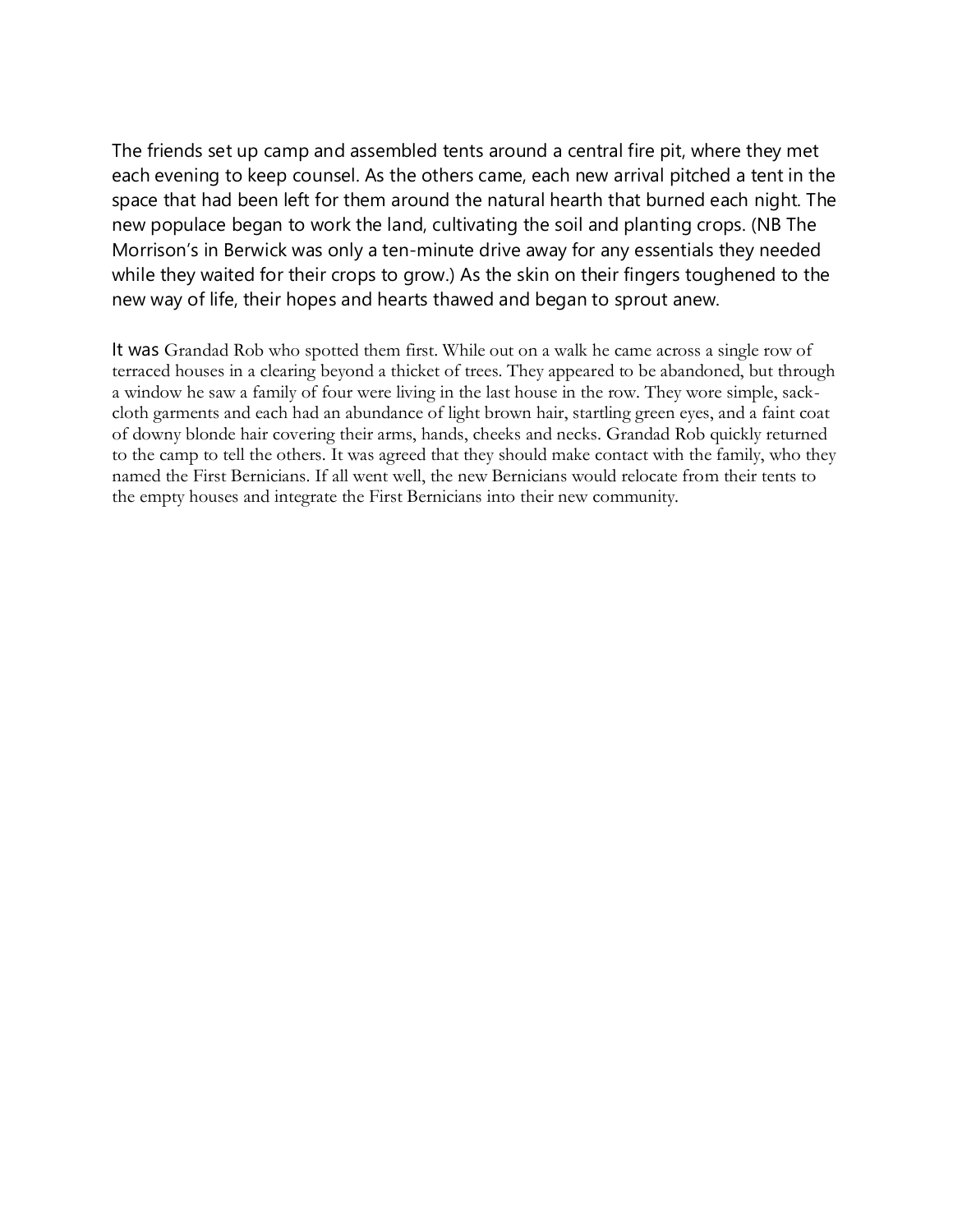## Step 3: Government

# Decide on a system of governance and establish a leadership authority that is recognised by the people of the land.

❖

There was talk of a referendum in the UK to decide, as a nation, whether to recognise Scottish independence. There were cross-party battles, inter-party squabbles. There was talk of an early election. There was talk of voting fatigue. There was a lot of talk.

❖

The First Bernicians always moved as a group or in pairs. They appeared to be a timid clan and hid whenever the new Bernicians tried to approach them. As an offer of friendship, the new Bernicians left a hamper on the steps of the First Family's home filled with chocolates (from Morrison's), foraged apples and blackberries, a cinnamon loaf (brought by a recent arrival), a box of wine (as it seemed unlikely that the family would have a corkscrew), and a roll of drawing paper and a tray of watercolour paints (Sanjeev's idea). Encouraged by the lack of aggression shown by the family, the new Bernicians moved into the empty houses.

Meetings previously held around the fire pit moved to the middle house in the terraced row, where the four founding members now lived. It was suggested that John Locke's writings on the natural right to life, liberty and property might guide the new population when thinking about models of government.

'Should property be a focus?' Sarah asked, unconvinced.

Abena announced that democracy was of course the answer, and several voices rose and fell as agreement and discord mingled until no one was sure what had been decided.

'What about a theocracy?' Sanjeev called out. The room fell silent – he had their attention. Abena smiled, encouraging him to go on. She always felt that Sanjeev was too timid and needed to have more confidence in his ideas.

'It's when you choose a God to guide you.' He said. Abena's face fell; Sanjeev should sit down and be quiet. 'I've done a series of paintings inspired by Gaia, the primordial earth mother.' Sanjeev explained. 'We could start a theocracy with a focus on Mother Earth and let her guide us.'

Grandad Rob, who'd been ignoring much of the 'discussion', sat up as the lad, Sanjeev, was speaking. As a man who had been born by the sea and spent his working life underground, he had inbuilt respect for the power of the earth. Several people thought Sanjeev's idea was ridiculous and told him so. But like Grandad Rob, others seemed to like it. Which is how the Republic of Bernicia came to be governed as a new theocracy, looking to the earth and her immortal intelligence for guidance as its ruling power. The meeting closed and the Bernicians made their way out of the middle house to return to their respective homes in the terrace. When they opened the front door to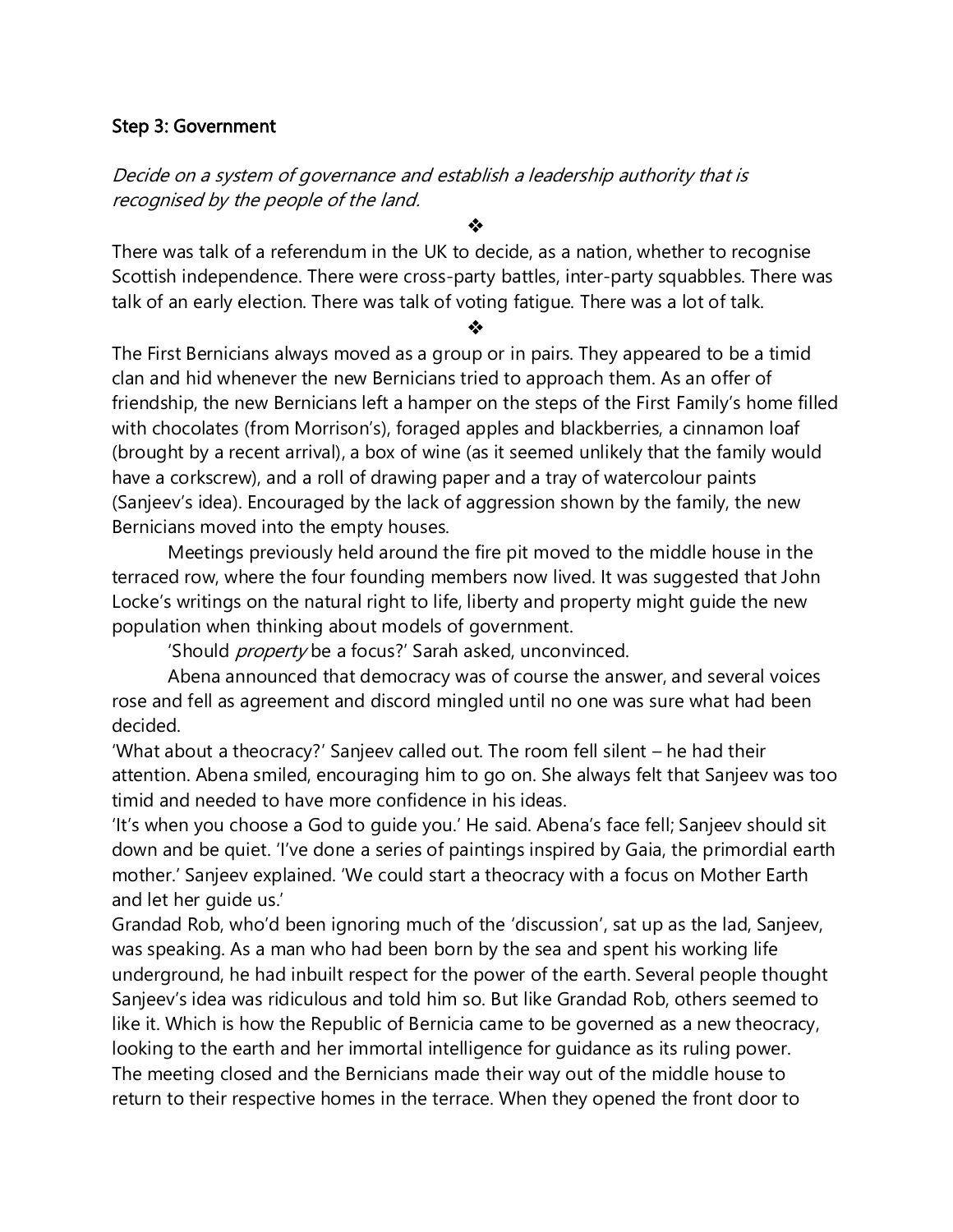leave, they were met by an odd assemblage: on the doorstep before them was a pile of what looked like rubbish, topped with shredded paper and covered in a rainbow of powders. Nobody could agree if the torn drawing paper and crumbled watercolour paints was an act of aggression or a work of art. When Sanjeev saw it, he said it was definitely a work of art, but Rebecca wasn't so sure – perhaps it was some kind of threat. Some way in the distance, in the shadow of the trees, the First Bernicians stood watching.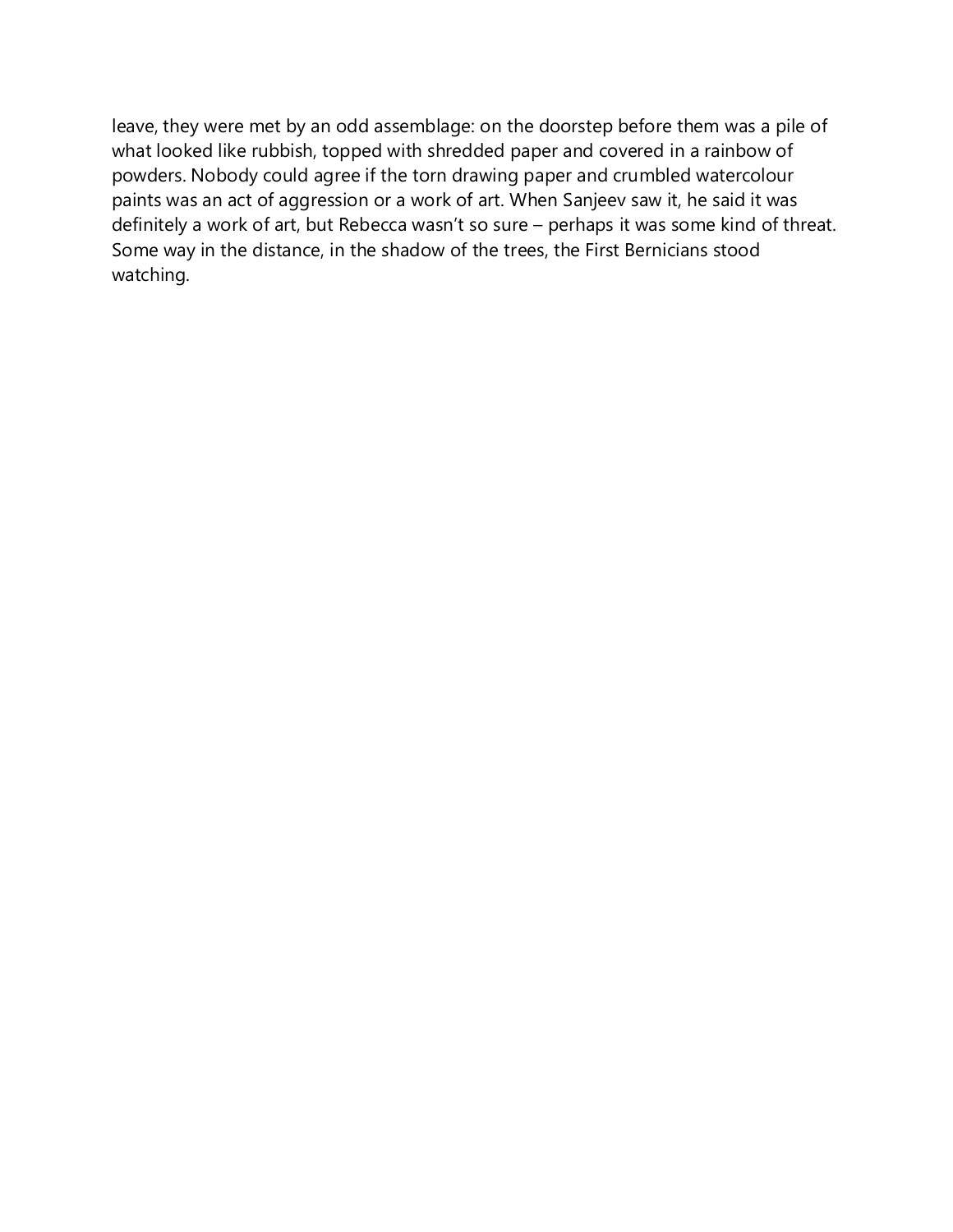## Step 5: Constitution

Write a constitution. This document should define and specify the laws that make up your country. It should set out the structure of the state, the main governing institutions, and the principles that underpin their relationship to each other and to citizens.

❖

Scotland's draft Independence Bill became its interim constitution. News stories about constitutions abounded, and debates began concerning Britain's own. Unlike most countries in the world, Britain had no single legal document that set out the fundamental laws and outlined how the state worked. Instead, it had an accumulation of statutes, conventions, judicial decisions and treaties which were collectively referred to as the British Constitution.

❖

The responsibility of forming a government and writing a constitution was led by five Bernicians: Grandad Rob, who had worked his whole life inside Mother Earth, and could read her warning signs and messages; a friend of Sarah's, who had graduated in Earth Sciences; Sanjeev's friend with the prize-winning allotment in South Shields; Sanjeev himself, whose idea it had been to form a theocracy; and Sarah's political theory lecturer, who felt a system of governance that involved adopting processes which 'mirror the organic rhythm of the elements', was frankly ludicrous. She had agreed to be included in the leadership team in the hopes she could be a moderating influence. The preamble to the constitution that they settled on read:

# We, the people of the Republic of Bernicia,

Honour Mother Earth and all that she gives us. We take our place as custodians of this land and Acknowledge the interdependence of all life; Recognise the inequalities of our past; Respect those who came before us; and Believe that Bernicia belongs to all who live in it, united in our diversity. We therefore adopt this Constitution as our supreme law so as to – Establish a society based on ecological values, social justice and fundamental rights (human and environmental); Lay the foundations for a balanced and sustainable system of production and utilisation of resources; Improve the quality of life of all citizens and release the potential of each person; in order to Build a united and equitable Bernicia able to take its place as a sovereign state in the family of nations.

May Mother Earth protect us all.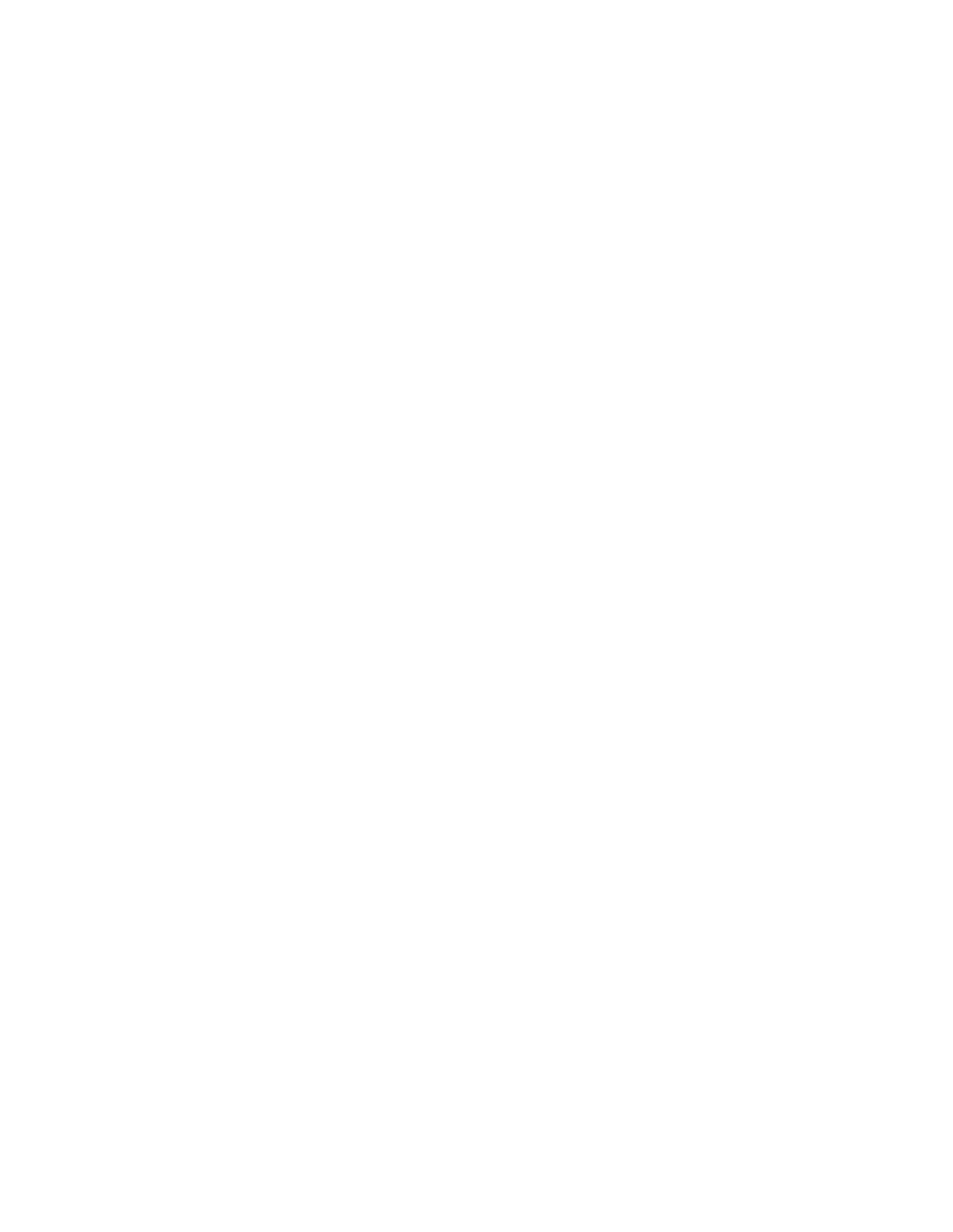## Step 1.5 (an addendum to Step 1: Land): Borders & Boundaries

An important step which was inferred but not explicit in Step 1 is the need for defined boundaries. Any established country must create and secure its territorial borders to keep in those who belong and keep out those who do not.

❖

At the edge of Scotland, where once a border was implied, a line of high metal fences was built and a military patrol stood guard.

#### ❖

The Republic of Bernicia built and fortified its own boundaries (brick walls topped with broken glass). Led by Abena's cousin who was a bricklayer, the Bernicians worked for months to complete the borders, shielding themselves from Scotland and England. While they worked, the First Bernicians watched from afar in bemusement.

 Soon after the completion of the border walls, the First Bernicians started to appear with injuries. They would return to their house at the end of the terraced row, their sack-cloth garments torn and bloodied, with cuts on their faces, arms and legs. Abena and Rebecca were tasked to follow them to find out who or what was attacking them. They tracked the First Family to the southern border wall, where they watched them support each other to climb over the boundary and, in the process, get nipped and stabbed by the broken glass that laced the top of the walls.

 'Why don't they just use the gate at the west side?' someone asked when the Abena and Rebecca reported what they'd seen.

'Maybe we need us to show them.'

'What? Are they stupid?'

 'I don't get it. If there's something there that they want so much, how come they keep coming back here?'

'You're right, no one's forcing them to be here.'

'If they want to be on that side – why don't they stay over there?'

No one thought to say, we've divided a land that was once their home. No one noticed that the First Bernicians were trying to live in two countries, no longer belonging to either.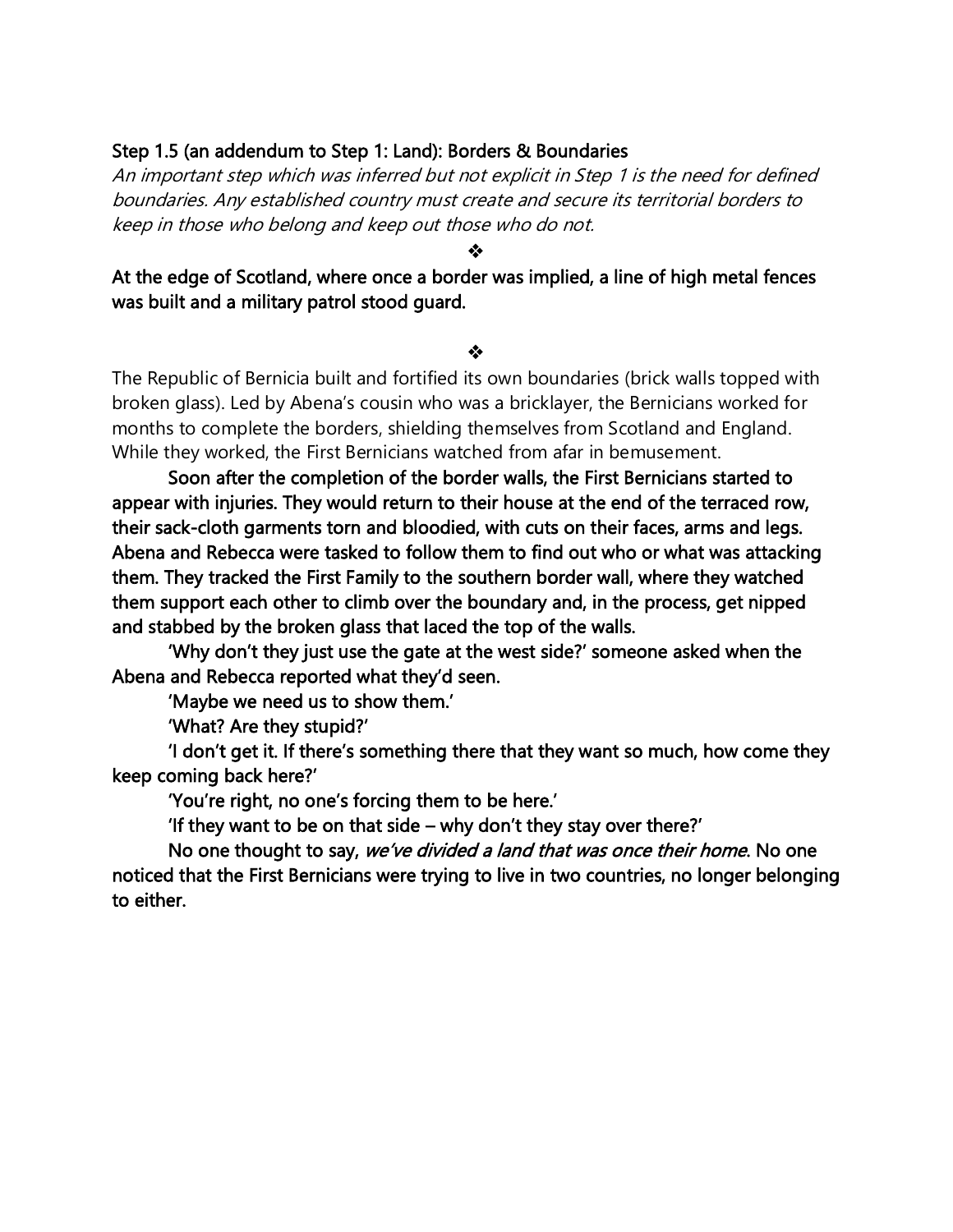## Step 6: Culture

Collectively recognised cultural practices, habits and norms are the fabric of any highly regarded country. Establish a set of diverse and lively cultural activities which incorporate manifestations of creative and intellectual achievement.

❖

A Festival of Independence was planned in Scotland, while in England the announcement of a Brexit Festival divided public opinion.

❖

For the Bernicians, the following cultural features were (eventually) unanimously agreed upon (except when they weren't):

National dress: Kente Cloth Kilts

Sarah and Abena both wanted the Bernician national dress to incorporate the fabric traditions of their ancestors. Therefore, a brightly coloured kente cloth kilt was agreed upon, to incorporate the weaving practices of the Scots and the Akans.

Food and National Dish: Bernician Chicken Tikka Masala

The original dish is said to have originated in Glasgow, or in England, or on the Indian subcontinent. It was unanimously agreed that the famed chicken dish would be the national meal due to its pluralistic and diverse origin story, which made it as Bernician as the newest Bernician. It was updated by incorporating wild garlic, mushrooms, and hogweed foraged locally.

National Emblem: The Bernician Terrier (formerly the Bedlington Terrier) Rebecca suggested the fluffy dog because its speed and dexterity mirrored the swiftness of mind and movement that characterised the Bernician spirit.

Resources & Economy: trees, wildlife, the sea, fertile ground with burgeoning crops, coastal views, eight terraced houses. It was discussed that these could be used to establish a micro-economy and that trade and tourism with neighbouring countries might become a possibility at some stage. But for the present, they had all they needed.

#### Flag: Undecided

Sanjeev and Grandad Rob had been tasked to collaborate on the design of the Bernician flag. However, blending Sanjeev's bold colours and abstract shapes with Grandad Rob's muted, cloudy aesthetic proved a greater challenge than anyone had anticipated. Months passed and no flag appeared.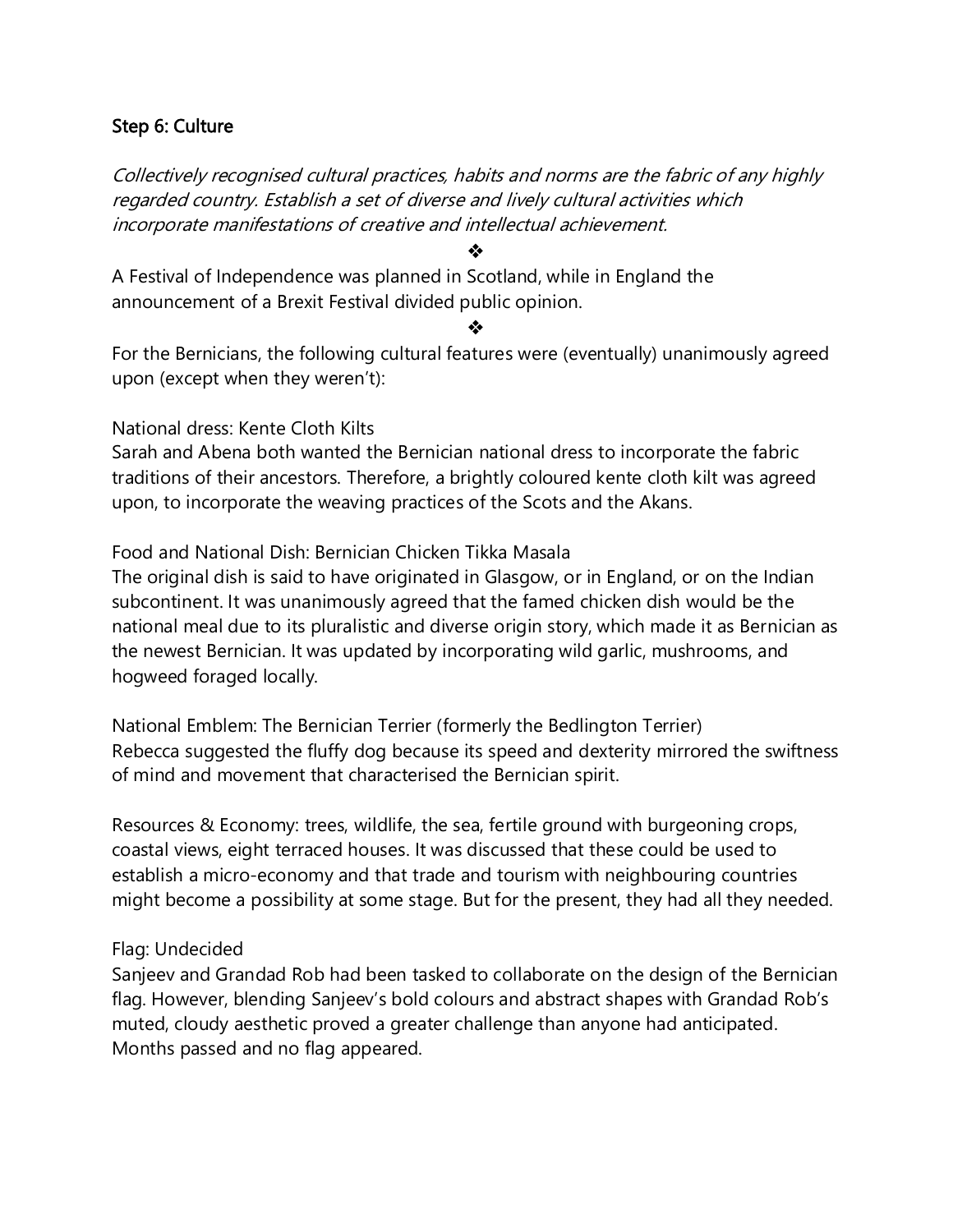Drink: Someone suggested they create a national cocktail. Ingredients discussed included Newcastle Brown Ale; WKD Blue; Irn Bru; cider; red wine and green tea. Grandad Rob got up to leave at this point; he'd had enough. Then, in a moment of inspiration which could only have come from Mother Earth, Sanjeev suggested birch sap. They had all witnessed the First Bernicians tapping the birch trees for the clear liquid that ran through them, and wasn't that the perfect national beverage for a country governed by Mother Earth?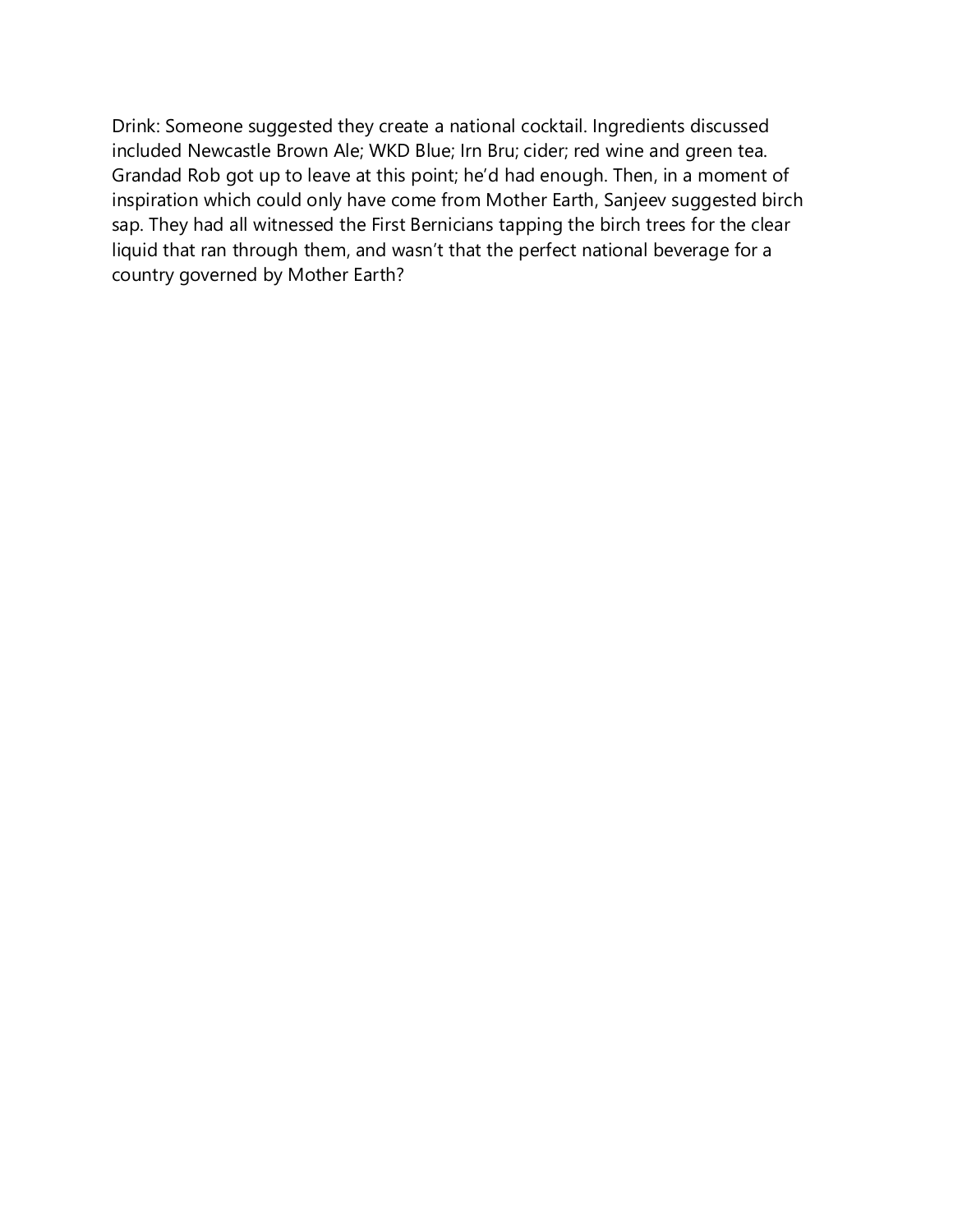#### Step 7: International Recognition

For any new country to be formally recognised, it needs other nations to acknowledge its existence. This requires diplomatic ties with other countries, and it is advisable to seek recognition from the United Nations. Ideally, this should be done by achieving a seat on the UN Security Council. However, failing that, and as a minimum requirement, your country should be recognised by at least one UN member state.

#### ❖

The UK officially denied Scotland's claim to independence and there were threats that it would, at some point, look to demolish any permanent borders that had been constructed. However, the EU released a statement formally recognising Scotland's sovereignty and announced that EU member states would meet to discuss the possibility of Scotland re-entering the European Union.

❖

The single row of terraced houses in Bernicia had slowly been repaired and updated. The crops were growing, and life settled into its own rhythm. Sarah started to talk about the need to form diplomatic ties. The Scottish effort gave them hope of what could be achieved if they formed powerful alliances. One afternoon, they met in the middle house to discuss next steps. Someone said they should approach Scotland as a potential ally. But what if Scotland tried to claim Bernicia as its own?, someone else fretted. Rebecca felt the Republic of Ireland should be the first point of contact, as of all the neighbouring countries it was the least likely to make a claim on Bernicia. Others reasoned that they should reach out to England quickly and not sit waiting to be discovered. It was inevitable that the English would find them soon, especially if they were making challenges to the Scottish border. Over homemade flapjacks and mugs of birch sap, they debated the merits of each approach – that was until a thunderous roar in the distance interrupted their discussion. The Bernicians moved to the front windows to see what had caused the noise. Past the fields, the border wall they had spent months constructing tumbled like a pile of toy bricks as a tank charged through it. Propellers sounded in the distance, and a helicopter came into view. They had been discovered. Panic rippled through the group. The Bernicians ran through the house, pushing each other, crawling over those who had fallen, scrabbling to get to the back door. Was it the English, the Scots or some other power? As they rushed out of the terrace, they were met by a wall of bodies: four hairy people stood in a row. The First Bernicians were obstructing their path.

'Are they attacking us as well?' 'Maybe they're trying to… save us.'